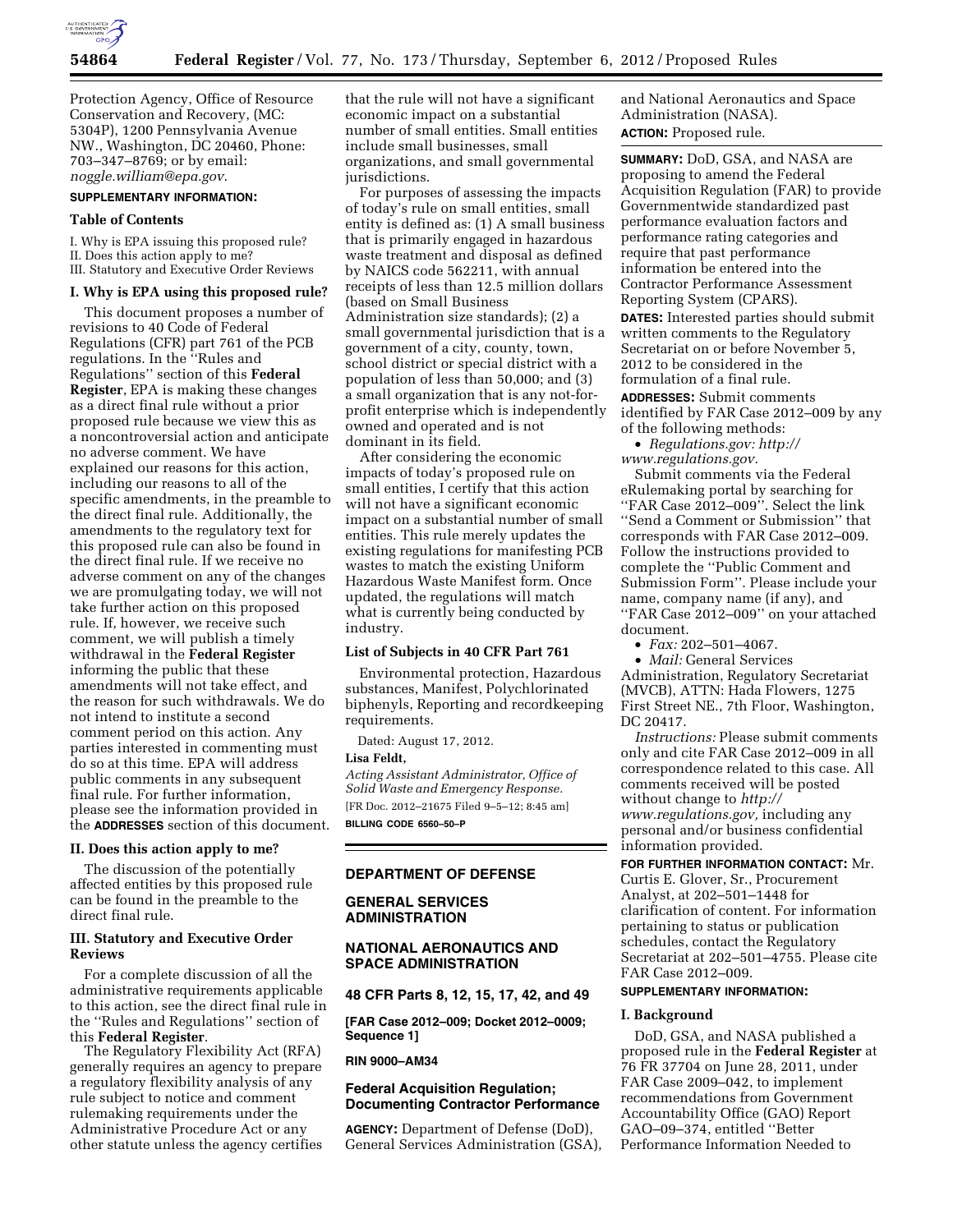Support Agency Contract Award Decisions,'' and Office of Federal Procurement Policy (OFPP) memorandum entitled ''Improving the Use of Contractor Performance Information'' (dated July 29, 2009). Two amendments to the **Federal Register**  notice were published (76 FR 48776, dated August 9, 2011, and 76 FR 50714, dated August 16, 2011). The due date for receipt of public comments was extended twice and was ultimately set at September 29, 2011. Twentythree respondents submitted comments on the proposed rule. This proposed rule addresses all comments received in response to the proposed rule published in the **Federal Register** at 76 FR 37704 on June 28, 2011. This proposed rule also implements paragraphs (a), (b), and (d) of section 806 of the National Defense Authorization Act for Fiscal Year 2012 (Pub. L. 112–81) which requires, at a minimum—

(1) Establishment of standards for the timeliness and completeness of past performance submissions for purposes of databases;

(2) Assignment of responsibility and management accountability for the completeness of past performance submissions for such purposes; and

(3) Assurance that past performance submissions are consistent with award fee evaluations in cases where such evaluations have been conducted.

The FAR Council is soliciting public comments on a proposal to remove the appeal language at FAR 42.1503(d) to improve economy and efficiency. This proposal was included in and consistent with the FAR Council's Retrospective Plan and Analysis of Existing Rules as required by Executive Order 13563. The FAR currently requires agencies to provide for review of agency evaluations at a level above the contracting officer to consider disagreements between the parties regarding the evaluation. The Government is considering the merits of modifying the FAR requirements governing the appeal process to evaluate if this would improve or weaken the effectiveness of past performance policies and associated principles of impartiality and accountability.

### **II. Discussion and Analysis of the Public Comments**

The Civilian Agency Acquisition Council and the Defense Acquisition Regulations Council (the Councils) reviewed the public comments in the development of this proposed rule. A discussion of the comments and the changes made to the rule as a result of those comments are provided as follows:

### *A. Summary of Significant Changes*

1. The Councils amended FAR 42.1503 language in this proposed rule to require the past performance report to include a clear, non-technical description of the principal purpose of the contract;

2. FAR 42.1503(b)(4) is revised by adding two tables:

• Table 42–1—Evaluation Ratings Definitions; and

• Table 42–2—Evaluation Ratings Definitions (for the Small Business Subcontracting Evaluation factor when the clause at 52.219–9 is used).

3. The Evaluation Ratings Definitions included in the Tables are based upon guidance provided in the Department of Defense CPARS Policy Guide currently available on the Web site. The U.S. Small Business Administration provided recommendations to Table 42– 2, and the revised text is included in this proposed rule.

4. Evaluation descriptions are revised under FAR 42.1503(b)(2) to the following:

Evaluation factors for each assessment shall include, at a minimum, the following:

(i) Technical (quality of product or service.)

(ii) Cost control (not applicable for firm-fixed-price or fixed-price with economic price adjustment arrangements).

(iii) Schedule/Timeliness. (iv) Management or Business Relations.

(v) Small Business Subcontracting (as applicable, see Table 42–2).

(vi) Other (as applicable) (*e.g.,* late or nonpayment to subcontractors, trafficking violations, tax delinquency, failure to report in accordance with contract terms and conditions, defective cost and pricing data, terminations, suspension and debarments, etc.)

5. Architect-Engineer Contract Administration Support System (ACASS) and Construction Contractor Appraisal Support System (CCASS) are not changed at this time. There is an effort that will combine all three systems into one, namely CPARS, and all evaluation rating scales will be the same at that point. This issue will be resolved when the systems are merged.

#### *B. Support for the Rule*

*Comments:* Seven respondents expressed support for the rule's purpose of standardizing the collection and evaluation of past performance information. One of these respondents deemed the proposed rule a positive implementation of the Government Accountability Office (GAO) recommendation.

# *Response:* Noted.

# *C. OFPP Act Requirements*

*Comments:* Two respondents expressed concern that including the past performance categories and definitions in the CPARS Guide rather than in the text of the FAR was effectively a violation of the Office of Federal Procurement Policy Act (41 U.S.C. 1707 (formerly 41 U.S.C. 418b)) and the FAR 1.501–2 requirement to publish significant revisions that affect the public for comment. The CPARS Guide has not been published for public comment at this time. Both respondents recommended that the proposed FAR rule be revised to include the past performance ratings definitions in the FAR text and that the revised FAR rule be published for public comment.

*Response:* The respondents' concerns have been addressed in FAR 42.1503(b)(4) and by this second proposed rule by adding Table 42–1 and Table 42–2.

### *D. Alleged Weaknesses in CPARS System*

*Comments:* Four comments were received alleging weaknesses in the current CPARS system. One respondent noted the lack of standard, reliable past performance ratings. Other issues raised concerned the current high overdue rates Governmentwide for submission of past performance ratings, the failure of the Government's ''chain of command'' to ensure timely completion of past performance ratings, and the need to make the CPARS system even simpler and less time consuming.

*Response:* The comment on the reliable past performance ratings definitions is addressed under category C of this rule. The comments on overdue rates and timely completion reflect issues related to administration, which can be addressed by the respective contracting officers. The comments related to the CPARS system have been provided to the appropriate office for consideration.

### *E. Public Availability of Information/ FAPIIS*

*Comments:* Four comments were submitted. One respondent recommended that the background section of the final rule explain how the Federal Awardee Performance and Integrity Information System (FAPIIS) is affected by the CPARS requirements and what role it will play in the process. Another respondent recommended increased clarity for FAR 42.1503(d) because it could be read to allow release of past performance information to third parties once the periods in FAR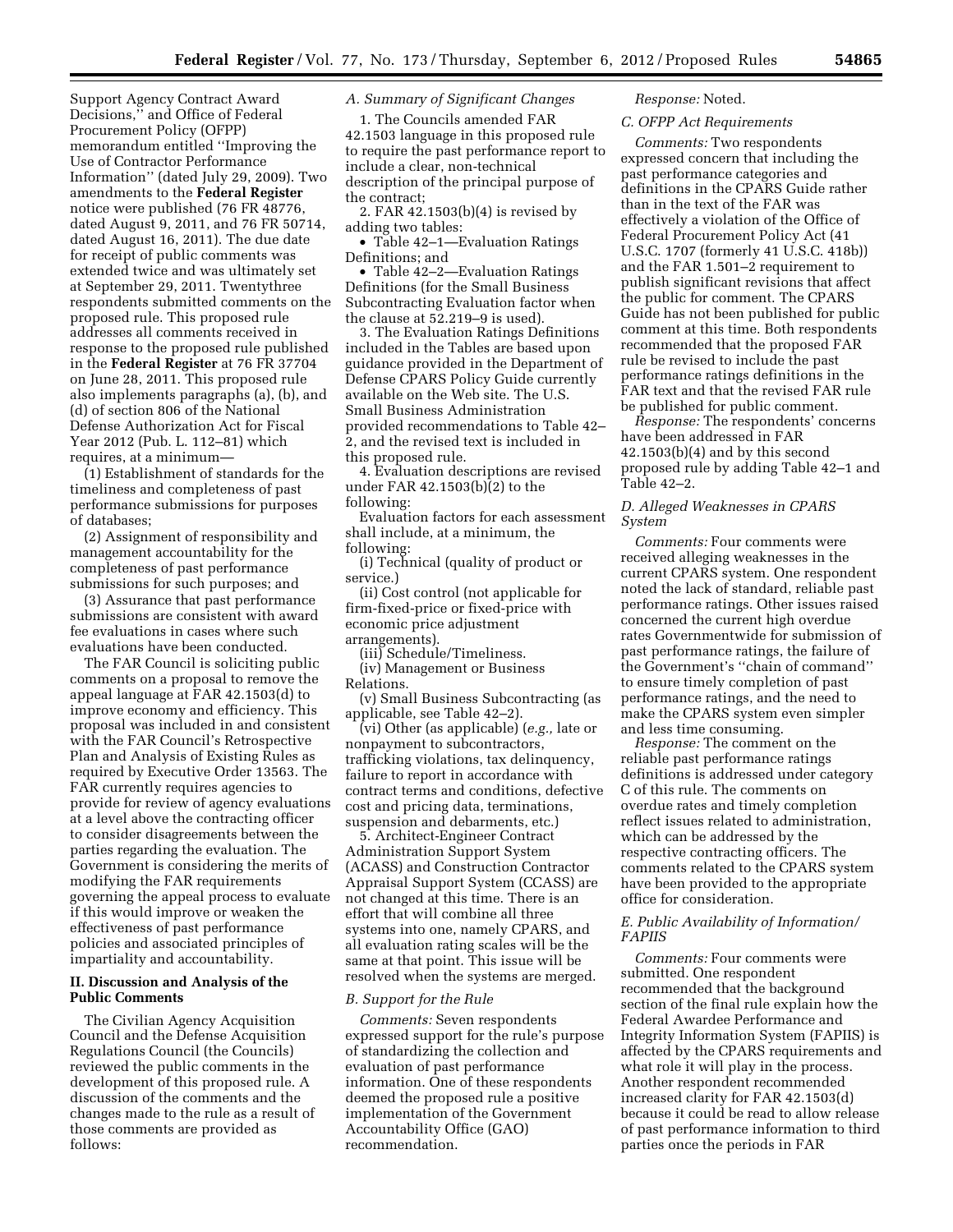42.1503(g) have expired. A third respondent advocated the wide release of past performance evaluations, *i.e.,* not requiring the marking of such information ''Source Selection Information'' and releasing past performance evaluation information in FAPIIS.

*Response:* The publication of past performance reviews in the public version of FAPIIS is currently prohibited by law (section 3010 of Pub. L. 111–212, enacted July 29, 2010). The relationship between FAPIIS and CPARS is explained at the FAPIIS Web site as follows:

''FAPIIS is a distinct application that is accessed through the Past Performance Information System (PPIRS) and is available to federal acquisition professionals for their use in award and responsibility determinations. FAPIIS provides users access to integrity and performance information from the FAPIIS reporting module in the Contractor Performance Assessment Reporting System (CPARS), proceedings information from the Central Contractor Registration (CCR) database, and suspension/ disbarment information from the Excluded Parties List system (EPLS).

Regarding the release of past performance information, FAR 42.1503(d) reads as follows:

''The completed evaluation shall not be released to other than Government personnel and the contractor whose performance is being evaluated during the period the information may be used to provide source selection information. Disclosure of such information could cause harm both to the commercial interest of the Government and to the competitive position of the contractor being evaluated as well as impede the efficiency of Government operations.''

These sentences, which were not in any way limited by the time periods in FAR 42.1503(g), were not changed by this proposed rule.

#### *F. Exceptions/Applicability*

*Comment:* One respondent recommended exempting all science and technology contracts from the requirement to evaluate past performance.

*Response:* The Councils have determined that it is not in the Government's best interest to exempt science and technology contracts from past performance assessments.

*Comment:* Respondent asked that the final rule clarify (1) whether past performance evaluations are required for individual task orders and delivery orders or only for the base indefinitedelivery contract; and (2) who is the responsible party for completing these evaluations.

*Response:* The requirement for past performance assessments for individual

task and delivery orders, and the parties responsible, are addressed in FAR  $42.1502(c)$  and (d) as follows:

(c) *Multiple-agency orders.* Agencies shall prepare an evaluation of contractor performance for each order that exceeds the simplified acquisition threshold placed against a Federal Supply Schedule contract, or under a task-order contract or a deliveryorder contract awarded by another agency (*i.e.,* Governmentwide acquisition contract or multi-agency contract). This evaluation shall not consider the requirements under paragraph (g) of this section. Agencies are required to prepare an evaluation if a modification to the order causes the dollar amount to exceed the simplified acquisition threshold.

(d) *Single-Agency orders.* For single-agency task-order and delivery-order contracts, the contracting officer may require performance evaluations for each order in excess of the simplified acquisition threshold when such evaluations would produce more useful past performance for source selection officials than that contained in the overall contract evaluation (*e.g.,* when the scope of the basic contract is very broad and the nature of individual orders could be significantly different). This evaluation need not consider the requirements under paragraph (g) of this section unless the contracting officer deems it appropriate.

### *G. Rating Factors*

*Comments:* One respondent suggested that a sixth rating category, entitled ''Other,'' be added to the current five categories. Another respondent recommended that each past performance evaluation should be required to include an evaluation of the contractor's small business subcontracting instead of the current requirement to do so only ''when applicable.''

*Response:* The Councils agree that adding the evaluation factor ''Other'' at FAR 42.1503(b)(2) allows the Government to consider contingencies not contemplated by factors (i) through (v) that are unique to each contract award and are relevant to the contractor's evaluation. FAR 42.1503(b)(2) is changed to add evaluation factor ''(vi) Other (as applicable) (*e.g.;* late or nonpayment to subcontractors, trafficking violations, tax delinquency, failure to report in accordance with contract terms and conditions, defective cost and pricing data, terminations, suspension and debarments, etc.)''. ''Small Business Subcontracting'' may be included as a past-performance factor ''as applicable.'' The Councils did not change this language because there are instances where ''Small Business Subcontracting'' may require a past performance assessment.

## *H. Interim Ratings and Frequency of Ratings*

*Comments:* One respondent recommended revising FAR 42.1502(b) to require more than one past performance evaluation a year for ongoing contracts. However, another respondent strongly urged a prohibition against including interim ratings in final past performance evaluations. The same respondent stated that problems can arise with performance evaluations when the Government rater for an interim evaluation is transferred before the contract is completed. This respondent also noted that it has observed evaluation disparities among various contracting entities.

*Response:* FAR 42.1502(a) requires a minimum of one evaluation a year; however, agencies are not precluded from assessing past performance on a more frequent basis. The comments regarding interim evaluations and changes in Government personnel (rater) reflect issues of administration, and can be discussed with the respective contracting officer. The comment on observed evaluation disparities among various contracting entities is noted but this, too, is not a policy issue.

#### *I. Other Comments*

*Comments:* One respondent submitted a draft for a new past performance evaluation form. The respondent also asked whether additional items could be added to the CPARS past performance evaluation for comments from (1) Government quality assurance personnel, (2) contractor quality control personnel, and (3) the contracting officer's representative. Another respondent expressed concern that allowing contractors to ''report to the CPARS system'' would have a negative impact on future competitiveness because all contractors would give themselves a positive performance rating. A third respondent stated its concern that the proposed rule was ''essentially a creation of several memorandums and not a direct result of the traditional rulemaking process.''

*Response:* CPARS has a preestablished, electronic format for assessment of past performance; therefore, a new form is not needed at this time. FAR 42.1503(a) provides agencies the flexibility of requesting and obtaining input from other Government representatives as the contracting officer considers necessary. It may not be appropriate to require past performance input from (1) Government quality assurance personnel, (2) contractor quality control personnel, and (3) the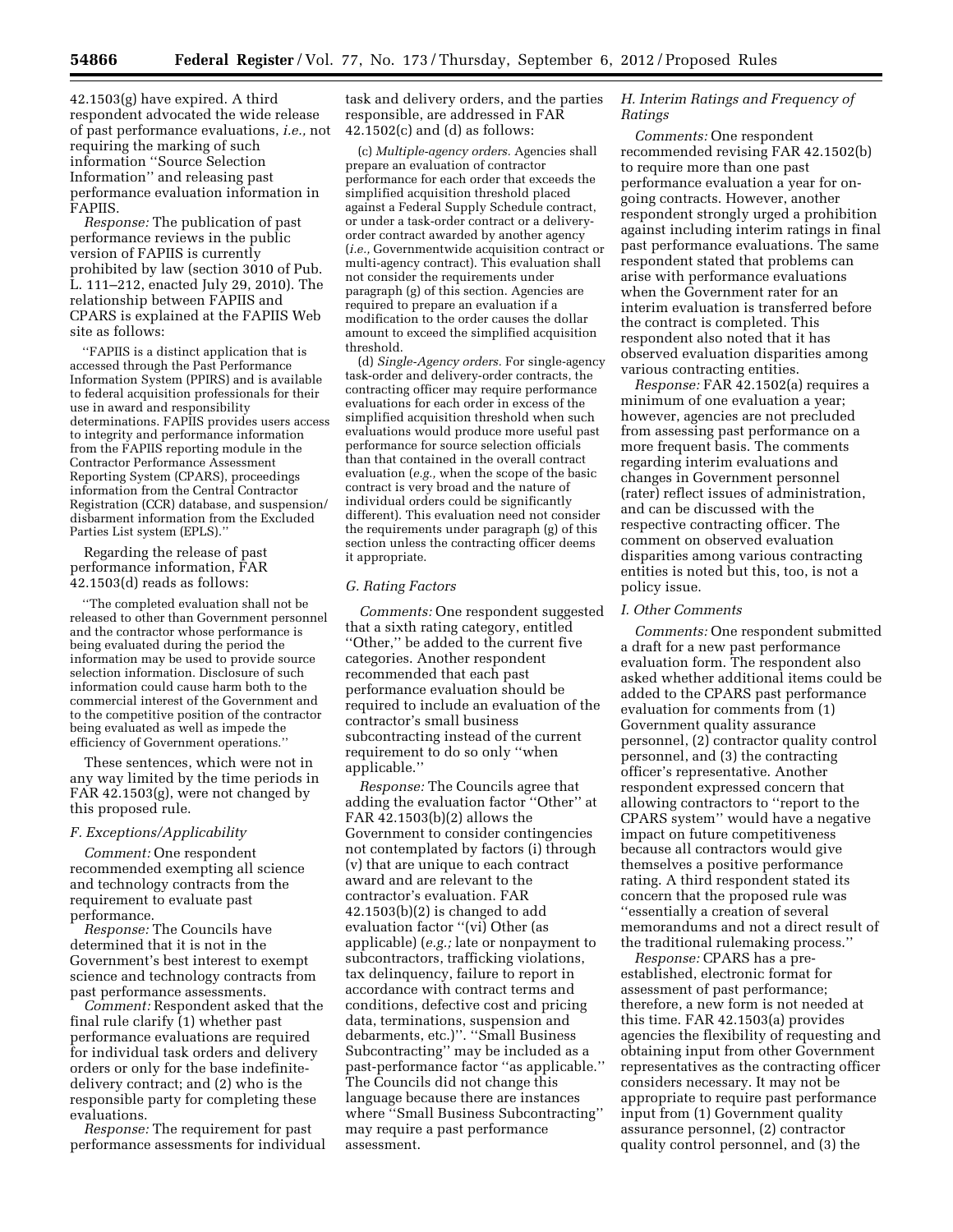contracting officer's representative in every case. These individuals, when requested by the Government past performance official, can provide input under the ''Assessing Official Representative'' field. Contractors have the opportunity to respond to the Government's past performance assessment in every case. This material is in addition to, not in lieu of, the Government's assessment. Therefore, a contractor's tendency to give itself a positive performance rating in every case will not have a negative impact on future competitiveness, the concern expressed by one respondent. The Councils complied with all of the drafting and approval requirements applicable to every FAR Case.

*Comment:* One respondent commented on the proposed FAR 42.1503(a) statement that, if contracting officers' representatives and program managers are not specifically tasked with preparing interim and final past performance evaluations, then the contracting officer ''will remain responsible'' for their preparation. The respondent asked where past performance duties are assigned in the FAR as the responsibility of the contracting officer.

*Response:* The Councils agree that FAR 42.1503 was not sufficiently clear. FAR 42.1503(a) is changed to reflect that the contracting officer ''is'' responsible for this function if agency procedures do not specify a different responsible individual.

*Comment:* One respondent recommended that the duties of the CPARS Focal Point, at FAR 42.1503(h)(3), would be more accurate if the paragraph were revised to read as follows: ''The primary duties of the CPARS Focal Point include administering CPARS and FAPIIS access, monitoring CPARS compliance, and providing assistance, guidance, and training to CPARS and FAPIIS users.''

*Response:* FAR 42.1503(h)(2) clarifies that only a CPARS Focal Point has the authority to grant access to the information in the system. FAR 42.1503(h)(3) merely listed some of the Focal Point's key duties. Upon reflection, the Councils decided that this information is not pertinent to an acquisition regulation and belongs, rather, in a position description. FAR  $42.1503(h)(\overline{3})$  currently references the disclosure exemption under the Freedom of Information Act.

*Comment:* One respondent proposed that FAR 42.1503 should be revised to include ''ACASS/CCASS'' and requiring that the standardized five ratings must be used in source selections.

*Response:* The second proposed rule already requires agencies to use the standardized five ratings, with certain exceptions that were listed at FAR 42.1502. These exceptions are retained in the second proposed rule, *e.g.,* for construction and architect-engineering contracts; language is added to 42.1502(b) on reporting into ACASS and CCASS.

*Comment:* A respondent stated that FAR 42.1503(h)(1) was missing the ''vertical list that currently resides at FAR 42.1503(f).''

*Response:* The vertical list referred to by the respondent was added to the previous proposed rule by the **Federal Register** notice correction, published August 9, 2011, at 76 FR 48776. The respondent submitted this comment prior to issuance of the correction.

*Comment:* One respondent asked that the word ''generally,'' at FAR 42.1503(a), be removed because it allows for exceptions to the broad policy.

*Response:* The term ''generally'' is in the current FAR and was not proposed for change in the previous proposed rule. The input of the technical office, contracting office, and end-users of the products or services is not always required in every case. Therefore, the requested change is not made.

*Comment:* One respondent recommended revising FAR  $42.1503(b)(1)$  to read as follows:

''The report should include a clear description of the principal purpose of the contract in plain English, a description of the contractor's performance based on objective facts supported by program, project, and contract performance data, and any unusual circumstances affecting contractor performance, *e.g.,* hazardous location of performance. Ensure tailoring of each report to the contract dollar value, visibility, complexity, and value.''

The respondent suggested that the revisions were needed because the terms ''size'' and ''content'' were unclear.

*Response:* The Councils agree that the CPARS ratings will be more useful to those using the system during source selection if the report were to include a requirement to ''include a clear, nontechnical description of the principal purpose of the contract.'' This language is added at FAR 42.1503(b)(1) in the second proposed rule.

The balance of the respondent's comment was not adopted because the language proposed to be included at FAR 42.1503(b)(1) is considered to be appropriately clear and descriptive.

*Comment:* At FAR 42.1503(b)(4), the respondent recommended revising the paragraph as follows in order to increase clarity: ''Each evaluation factor at paragraph (b)(2) of this section requires narrative that clearly supports the rating assigned using the rating definitions in the CPARS Policy Guide, *[http://www.](http://www.cpars.gov/) [cpars.gov/.''](http://www.cpars.gov/)* 

*Response:* Given that the CPARS rating categories and definitions are proposed to be added in this same paragraph by this proposed rule (see section II.C. above), the respondent's intent has been addressed.

*Comment:* At FAR 42.1503(f), the respondent recommended that additional clarity could be achieved by changing the wording to read: ''Agencies shall prepare all past performance reports electronically in CPARS at *[http://www.cpars.gov/.](http://www.cpars.gov/)* All completed reports in CPARS transmit to the Past Performance Information Retrieval System (PPIRS) at *[http://www.](http://www.ppirs.gov) [ppirs.gov](http://www.ppirs.gov)* for viewing by Government source selection officials.''

*Response:* Most of the material in the respondent's recommendation is now in this proposed rule; the part of the recommendation that is new is the addition of the phrase ''for viewing by Government source selection officials''. However, this is not adopted because, while access to the information in CPARS is limited, it is not limited in every case only to source selection officials.

#### **III. Executive Orders 12866 and 13563**

Executive Orders (E.O.s) 12866 and 13563 direct agencies to assess all costs and benefits of available regulatory alternatives and, if regulation is necessary, to select regulatory approaches that maximize net benefits (including potential economic, environmental, public health and safety effects, distributive impacts, and equity). E.O. 13563 emphasizes the importance of quantifying both costs and benefits, of reducing costs, of harmonizing rules, and of promoting flexibility. This is not a significant regulatory action and, therefore, was not subject to review under Section 6(b) of E.O. 12866, Regulatory Planning and Review, dated September 30, 1993. This rule is not a major rule under 5 U.S.C. 804.

### **IV. Regulatory Flexibility Act**

DoD, GSA, and NASA do not expect this proposed rule to have a significant economic impact on a substantial number of small entities within the meaning of the Regulatory Flexibility Act, 5 U.S.C. 601, *et seq.,* because this rule codifies in the FAR existing guidelines and practices. The evaluation factors and rating system language proposed are currently used by Federal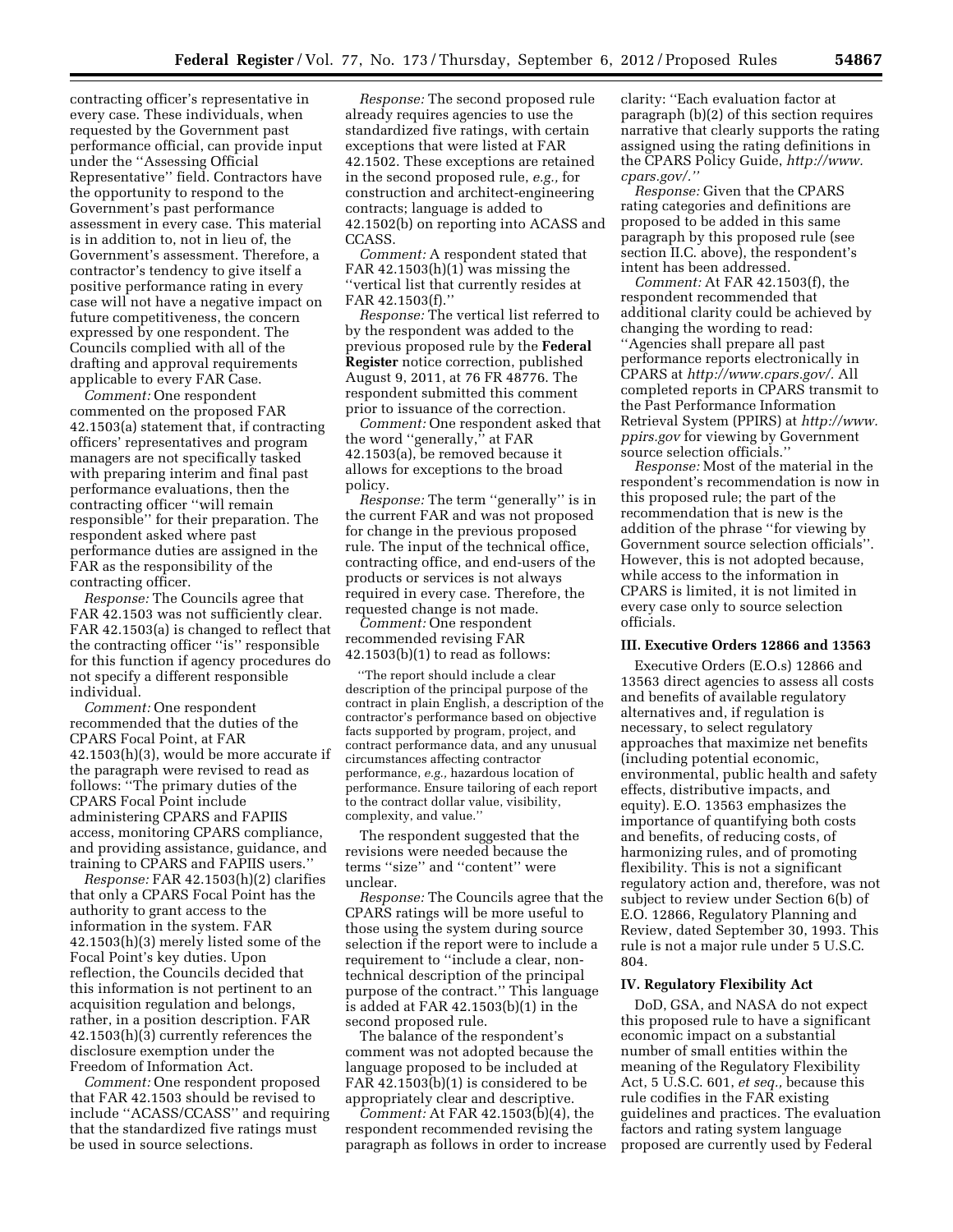agencies. There are no new requirements placed on small entities. Therefore, an initial regulatory flexibility analysis was not performed, and no comments on the expected impact of this rule on small entities were received in response to the request for comments in the **Federal Register**  notice for the prior proposed rule. DoD, GSA, and NASA invite comments from small business concerns and other interested parties on the expected impact of this rule on small entities.

DoD, GSA, and NASA will also consider comments from small entities concerning the existing regulations in subparts affected by the rule in accordance with 5 U.S.C. 610. Interested parties must submit such comments separately and should cite 5 U.S.C. 610 (FAR Case 2012–009), in correspondence.

#### **V. Paperwork Reduction Act**

The rule does not contain any information collection requirements that require the approval of the Office of Management and Budget under the Paperwork Reduction Act (44 U.S.C. chapter 35). No public comments were received on the information collection requirements in response to the request in the proposed rule.

#### **List of Subjects in 48 CFR parts 8, 12, 15, 17, 42, and 49**

Government procurement.

Dated: August 31, 2012.

### **Laura Auletta,**

*Director, Office of Governmentwide Acquisition Policy, Office of Acquisition Policy, Office of Governmentwide Policy.* 

Therefore, DoD, GSA, and NASA propose amending 48 CFR parts 8, 12, 15, 17, 42, and 49 as set forth below:

1. The authority citation for 48 CFR parts 8, 12, 15, 17, 42, and 49 is revised to read as follows:

**Authority:** 40 U.S.C. 121(c); 10 U.S.C. chapter 137; and 51 U.S.C. 20113.

# **PART 8—REQUIRED SOURCES OF SUPPLIES AND SERVICES**

#### **8.406–4 [Amended]**

2. Amend section 8.406–4 by removing from paragraph (e) ''42.1503(f)'' and adding ''42.1503(h)'' in its place.

3. Revise section 8.406–7 to read as follows:

### **8.406–7 Contractor Performance Evaluation.**

Ordering activities must prepare at least annually and at the time the work under the order is completed, an evaluation of contractor performance for each order that exceeds the simplified

acquisition threshold in accordance with 42.1502(c).

### **PART 12—ACQUISITION OF COMMERCIAL ITEMS**

#### **12.403 [Amended]**

4. Amend section 12.403 by removing from paragraph  $(c)(4)$  "42.1503 $(f)$ " and adding ''42.1503(h)'' in its place.

# **PART 15—CONTRACTING BY NEGOTIATION**

### **15.407–1 [Amended]**

5. Amend section 15.407–1 by removing from paragraph (d) ''42.1503(f)'' and adding ''42.1503(h)'' in its place.

### **PART 17—SPECIAL CONTRACTING METHODS**

6. Amend section 17.207 by adding paragraph (c)(6) to read as follows:

### **17.207 Exercise of options.**

\* \* \* \* \* (c) \* \* \*

(6) The contractor's past performance evaluations have been reviewed and the contractor's performance rated. \* \* \* \* \*

### **PART 42—CONTRACT ADMINISTRATION AND AUDIT SERVICES**

7. Revise sections 42.1500 and 42.1501 to read as follows:

#### **42.1500 Scope of subpart.**

This subpart provides policies and establishes responsibilities for recording and maintaining contractor performance information. This subpart does not apply to procedures used by agencies in determining fees under award or incentive fee contracts. See subpart 16.4. However, the fee amount paid to contractors should be reflective of the contractor's performance and the past performance evaluation should closely parallel and be consistent with the fee determinations.

#### **42.1501 General.**

(a) Past performance information (including the ratings and supporting narratives) is relevant information, for future source selection purposes, regarding a contractor's actions under previously awarded contracts. It includes, for example, the contractor's record of—

(1) Conforming to contract requirements and to standards of good workmanship;

(2) Forecasting and controlling costs; (3) Adherence to contract schedules, including the administrative aspects of performance;

(4) Reasonable and cooperative behavior and commitment to customer satisfaction;

(5) Reporting into databases (see subparts 4.14 and 4.15, and reporting requirements in the solicitation provisions and clauses referenced in 9.104–7);

(6) Integrity and business ethics; and (7) Business-like concern for the interest of the customer.

(b) Agencies shall monitor their compliance with the past performance evaluation requirements (see 42.1502), and use the CPARS and PPIRS metric tools to measure the quality and timely reporting of past performance information.

8. Amend section 42.1502 by revising paragraphs (a) through (d) and (i) to read as follows:

#### **42.1502 Policy.**

(a) *General.* Past performance evaluations shall be prepared at least annually and at the time the work under the contract or order is completed. Past performance evaluations are required for contracts and orders for supplies, services, and research and development, including contracts and orders performed inside and outside the United States, with the exception of architect-engineer and construction contracts or orders, which will still be reported into ACAAS and CCASS databases. Past performance information shall be entered into the Contractor Performance Assessment Reporting System (CPARS), the Governmentwide evaluation reporting tool for all past performance reports. Instructions for submitting evaluations into CPARS are available at *<http://www.cpars.gov/>*.

(b) *Contracts.* Except as provided in paragraphs (e), (f) and (h) of this section, agencies shall prepare evaluations of contractor performance for each contract or order that exceeds the simplified acquisition threshold. Agencies are required to prepare an evaluation if a modification to the contract causes the dollar amount to exceed the simplified acquisition threshold.

(c) *Multiple-agency orders.* Agencies shall prepare an evaluation of contractor performance for each order that exceeds the simplified acquisition threshold placed against a Federal Supply Schedule contract, or under a task-order contract or a delivery-order contract awarded by another agency (*i.e.,*  Governmentwide acquisition contract or multi-agency contract). This evaluation shall not consider the requirements under paragraph (g) of this section. Agencies are required to prepare an evaluation if a modification to the order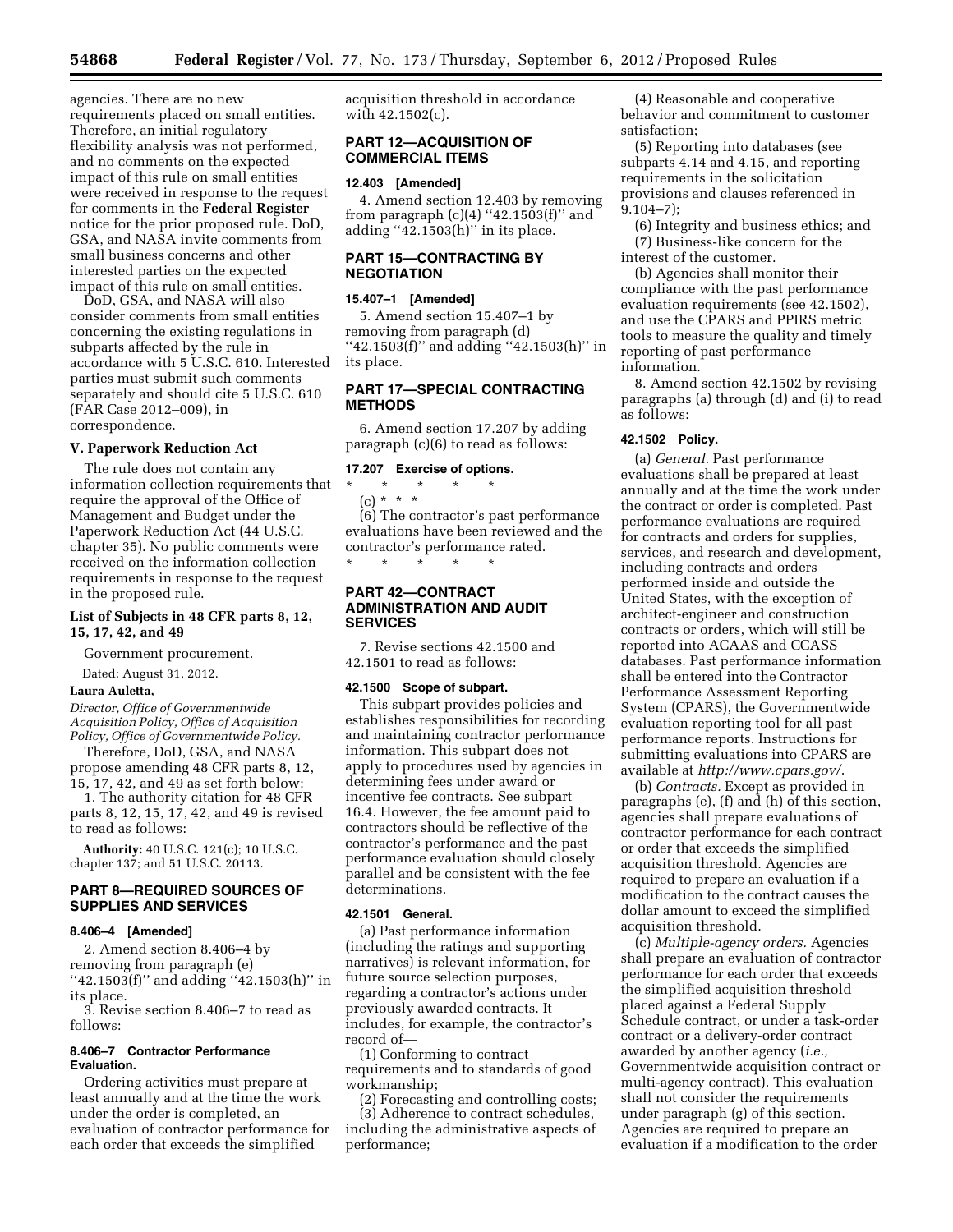causes the dollar amount to exceed the simplified acquisition threshold.

(d) *Single-Agency orders.* For singleagency task-order and delivery-order contracts, the contracting officer may require performance evaluations for each order in excess of the simplified acquisition threshold when such evaluations would produce more useful past performance for source selection officials than that contained in the overall contract evaluation (*e.g.,* when the scope of the basic contract is very broad and the nature of individual orders could be significantly different). This evaluation need not consider the requirements under paragraph (g) of this section unless the contracting officer deems it appropriate.

\* \* \* \* \*

(i) Agencies shall promptly report other contractor information in accordance with 42.1503(h).

9. Revise section 42.1503 to read as follows:

#### **42.1503 Procedures.**

(a) Agency procedures for the past performance evaluation system shall—

(1) Generally provide for input to the evaluations from the technical office, contracting office and, where appropriate, end users of the product or service;

(2) Identify and assign past performance evaluation roles and responsibilities to those individuals responsible for preparing and reviewing interim evaluation, if prepared, and final evaluations (*e.g.,* contracting officers, contracting officer representatives and program managers); and

(3) Address management controls and appropriate management reviews of past performance evaluations, to include accountability, for documenting past performance on PPIRS. If agency procedures do not specify the individuals responsible for past performance evaluation duties, the contracting officer is responsible for this function. Those individuals identified may obtain information for the evaluation of performance from the program office, administrative contracting office, audit office, end users of the product or service, and any other technical or business advisor, as appropriate.

(b)(1) The evaluation should include a clear, non-technical description of the principal purpose of the contract. The evaluation should reflect how the contractor performed. The evaluation should include clear relevant information that accurately depicts the contractor's performance, and be based on objective facts supported by program and contract performance data. The evaluations should be tailored to the

contract type, size, content, and complexity of the contractual requirements.

(2) Evaluation factors for each assessment shall include, at a minimum, the following:

(i) Technical (quality of product or service.)

(ii) Cost control (not applicable for firm-fixed-price or fixed-price with economic price adjustment arrangements).

(iii) Schedule/Timeliness.

(iv) Management or Business Relations.

(v) Small Business Subcontracting (as applicable see Table 42–2).

(vi) Other (as applicable) (*e.g.,* late or nonpayment to subcontractors, trafficking violations, tax delinquency, failure to report in accordance with contract terms and conditions, defective cost and pricing data, terminations, suspension and debarments, etc.)

(3) Evaluation factors may include subfactors. Each factor and subfactor used shall be evaluated and a supporting narrative provided.

(4) Each evaluation factor, as listed in paragraph (b)(2) of this section, shall be rated in accordance with a five scale rating system (*e.g.,* exceptional, very good, satisfactory, marginal, and unsatisfactory). Rating definitions shall reflect those in the tables below:

# TABLE 42–1—EVALUATION RATINGS DEFINITIONS

| Rating       | Definition                                                                                                                                                                                                                                                                                                                                           | <b>Note</b>                                                                                                                                                                                                                                                                                                                                                                                                                                                 |
|--------------|------------------------------------------------------------------------------------------------------------------------------------------------------------------------------------------------------------------------------------------------------------------------------------------------------------------------------------------------------|-------------------------------------------------------------------------------------------------------------------------------------------------------------------------------------------------------------------------------------------------------------------------------------------------------------------------------------------------------------------------------------------------------------------------------------------------------------|
| Exceptional  | Performance meets contractual requirements and exceeds<br>many to the Government's benefit. The contractual per-<br>formance of the element or sub-element being evalu-<br>ated was accomplished with few minor problems for<br>which corrective actions taken by the contractor was<br>highly effective.                                            | To justify an Exceptional rating, identify multiple significant<br>events and state how they were of benefit to the Gov-<br>ernment. A singular benefit, however, could be of such<br>magnitude that it alone constitutes an Exceptional rat-<br>ing. Also, there should have been NO significant weak-<br>nesses identified.                                                                                                                               |
| Very Good    | Performance meets contractual requirements and exceeds<br>some to the Government's benefit. The contractual per-<br>formance of the element or sub-element being evalu-<br>ated was accomplished with some minor problems for<br>which corrective actions taken by the contractor was ef-<br>fective.                                                | To justify a Very Good rating, identify a significant event<br>and state how it was a benefit to the Government. There<br>should have been no significant weaknesses identified.                                                                                                                                                                                                                                                                            |
| Satisfactory | Performance meets contractual requirements. The con-<br>tractual performance of the element or sub-element con-<br>tains some minor problems for which corrective actions<br>taken by the contractor appear or were satisfactory.                                                                                                                    | To justify a Satisfactory rating, there should have been<br>only minor problems, or major problems the contractor<br>recovered from without impact to the contract/order.<br>There should have been NO significant weaknesses<br>identified. A fundamental principle of assigning ratings is<br>that contractors will not be evaluated with a rating lower<br>than Satisfactory solely for not performing beyond the<br>requirements of the contract/order. |
| Marginal<br> | Performance does not meet some contractual require-<br>ments. The contractual performance of the element or<br>sub-element being evaluated reflects a serious problem<br>for which the contractor has not yet identified corrective<br>actions. The contractor's proposed actions appear only<br>marginally effective or were not fully implemented. | To justify Marginal performance, identify a significant event<br>in each category that the contractor had trouble over-<br>coming and state how it impacted the Government. A<br>Marginal rating should be supported by referencing the<br>management tool that notified the contractor of the con-<br>tractual deficiency (e.g., management, quality, safety, or<br>environmental deficiency report or letter).                                            |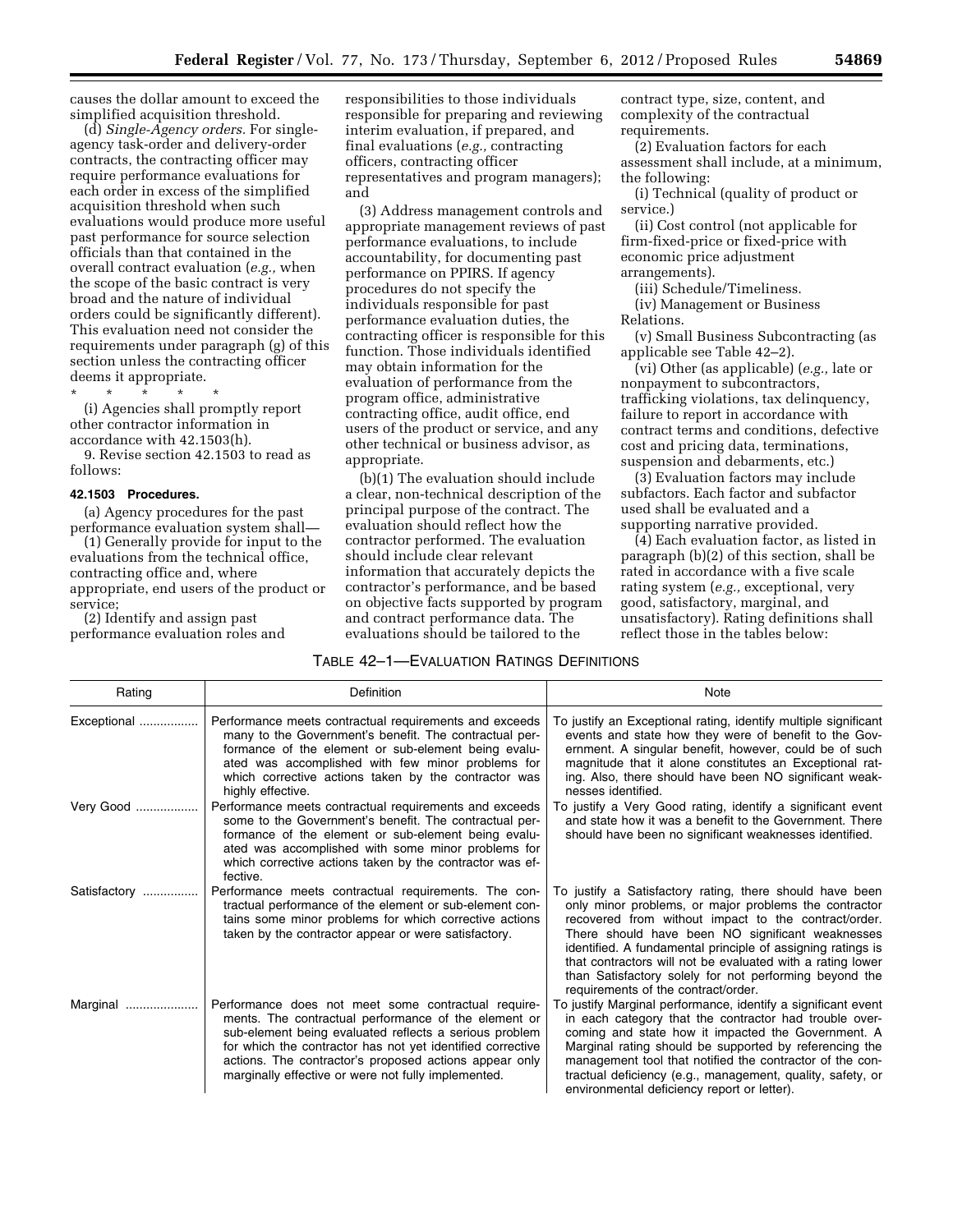| Rating         | Definition                                                                                                                                                                                                                                                                                 | Note                                                                                                                                                                                                                                                                                                                                                                                                                                                                                                                                                                            |
|----------------|--------------------------------------------------------------------------------------------------------------------------------------------------------------------------------------------------------------------------------------------------------------------------------------------|---------------------------------------------------------------------------------------------------------------------------------------------------------------------------------------------------------------------------------------------------------------------------------------------------------------------------------------------------------------------------------------------------------------------------------------------------------------------------------------------------------------------------------------------------------------------------------|
| Unsatisfactory | Performance does not meet most contractual requirements<br>and recovery is not likely in a timely manner. The con-<br>tractual performance of the element or sub-element con-<br>tains a serious problem(s) for which the contractor's cor-<br>rective actions appear or were ineffective. | To justify an Unsatisfactory rating, identify multiple signifi-<br>cant events in each category that the contractor had<br>trouble overcoming and state how it impacted the Gov-<br>ernment. A singular problem, however, could be of such<br>serious magnitude that it alone constitutes an unsatis-<br>factory rating. An Unsatisfactory rating should be sup-<br>ported by referencing the management tools used to no-<br>tify the contractor of the contractual deficiencies (e.g.,<br>management, quality, safety, or environmental defi-<br>ciency reports, or letters). |

TABLE 42–1—EVALUATION RATINGS DEFINITIONS—Continued

Note 1: Plus or minus signs may be used to indicate an improving (+) or worsening (-) trend insufficient to change the evaluation status. **Note 2:** N/A (not applicable) should be used if the ratings are not going to be applied to a particular area for evaluation.

# TABLE 42–2—EVALUATION RATINGS DEFINITIONS

[For the Small Business Subcontracting Evaluation Factor, when 52.219–9 is used]

| Rating       | Definition                                                                                                                                                                                                                                                                                                                                                                                                                                                                                                                                                                                                                                                                                                                                                                                                                                                                                                                      | Note                                                                                                                                                                                                                                                                                                                                                                                                                                                                                                                                                         |
|--------------|---------------------------------------------------------------------------------------------------------------------------------------------------------------------------------------------------------------------------------------------------------------------------------------------------------------------------------------------------------------------------------------------------------------------------------------------------------------------------------------------------------------------------------------------------------------------------------------------------------------------------------------------------------------------------------------------------------------------------------------------------------------------------------------------------------------------------------------------------------------------------------------------------------------------------------|--------------------------------------------------------------------------------------------------------------------------------------------------------------------------------------------------------------------------------------------------------------------------------------------------------------------------------------------------------------------------------------------------------------------------------------------------------------------------------------------------------------------------------------------------------------|
| Exceptional  | Exceeded all statutory goals or goals as negotiated. Had<br>exceptional success with initiatives to assist, promote,<br>and utilize small business (SB), small disadvantaged<br>business (SDB), women-owned small business (WOSB),<br>HUBZone small business, veteran-owned small busi-<br>ness (VOSB) and service disabled veteran owned small<br>business (SDVOSB). Complied with FAR 52.219-8, Uti-<br>lization of Small Business Concerns. Exceeded any<br>other small business participation requirements incor-<br>porated in the contract/order, including the use of small<br>businesses in mission critical aspects of the program.<br>Went above and beyond the required elements of the<br>subcontracting plan and other small business require-<br>ments of the contract/order. Completed and submitted<br>Individual Subcontract Reports and/or Summary Sub-<br>contract Reports in an accurate and timely manner. | To justify an Exceptional rating, identify multiple significant<br>events and state how they were a benefit to small busi-<br>ness utilization. A singular benefit, however, could be of<br>such magnitude that it constitutes an Exceptional rating.<br>Small businesses should be given meaningful and inno-<br>vative work directly related to the contract, and opportu-<br>nities should not be limited to indirect work such as<br>cleaning offices, supplies, landscaping, etc. Also, there<br>should have been no significant weaknesses identified. |
| Very Good    | Met all of the statutory goals or goals as negotiated. Had<br>significant success with initiatives to assist, promote and<br>utilize SB, SDB, WOSB, HUBZone, VOSB, and<br>SDVOSB. Complied with FAR 52.219-8, Utilization of<br>Small Business Concerns. Met or exceeded any other<br>small business participation requirements incorporated<br>in the contract/order, including the use of small busi-<br>nesses in mission critical aspects of the program. En-<br>deavored to go above and beyond the required ele-<br>ments of the subcontracting plan. Completed and sub-<br>mitted Individual Subcontract Reports and/or Summary<br>Subcontract Reports in an accurate and timely manner.                                                                                                                                                                                                                                 | To justify a Very Good rating, identify a significant event<br>and state how they were a benefit to small business uti-<br>lization. Small businesses should be given meaningful<br>and innovative opportunities to participate as sub-<br>contractors for work directly related to the contract, and<br>opportunities should not be limited to indirect work such<br>as cleaning offices, supplies, landscaping, etc. There<br>should be no significant weaknesses identified.                                                                              |
| Satisfactory | Demonstrated a good faith effort to meet all of the nego-<br>tiated subcontracting goals in the various socio-eco-<br>nomic categories for the current period. Complied with<br>FAR 52.219-8, Utilization of Small Business Concerns.<br>Met any other small business participation requirements<br>included in the contract/order. Fulfilled the requirements<br>of the subcontracting plan included in the contract/order.<br>Completed and submitted Individual Subcontract Re-<br>ports and/or Summary Subcontract Reports in an accu-<br>rate and timely manner.                                                                                                                                                                                                                                                                                                                                                           | To justify a Satisfactory rating, there should have been<br>only minor problems, or major problems the contractor<br>has addressed or taken corrective action. There should<br>have been no significant weaknesses identified. A fun-<br>damental principle of assigning ratings is that contrac-<br>tors will not be assessed a rating lower than Satisfactory<br>solely for not performing beyond the requirements of the<br>contract/order.                                                                                                               |
| Marginal     | Deficient in meeting key subcontracting plan elements.<br>Deficient in complying with FAR 52.219–8, Utilization of<br>Small Business Concerns, and any other small business<br>participation requirements in the contract/order. Did not<br>submit Individual Subcontract Reports and/or Summary<br>Subcontract Reports in an accurate or timely manner.<br>Failed to satisfy one or more requirements of a correc-<br>tive action plan currently in place; however, does show<br>an interest in bringing performance to a satisfactory<br>level and has demonstrated a commitment to apply the<br>necessary resources to do so. Required a corrective ac-<br>tion plan.                                                                                                                                                                                                                                                        | To justify Marginal performance, identify a significant event<br>that the contractor had trouble overcoming and how it<br>impacted small business utilization. A Marginal rating<br>should be supported by referencing the actions taken by<br>the government that notified the contractor of the con-<br>tractual deficiency.                                                                                                                                                                                                                               |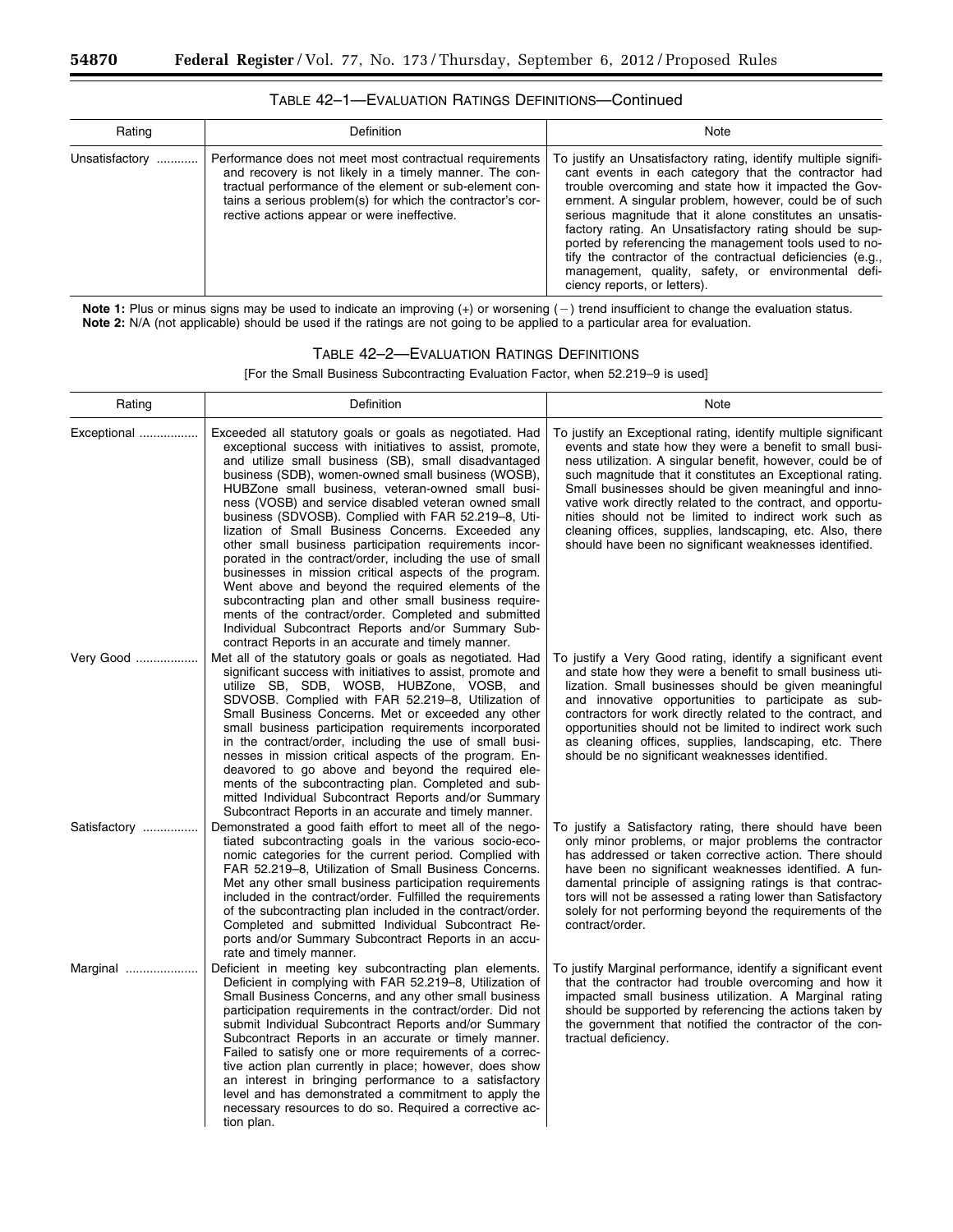# TABLE 42–2—EVALUATION RATINGS DEFINITIONS—Continued

[For the Small Business Subcontracting Evaluation Factor, when 52.219–9 is used]

| Rating             | Definition                                                                                                                                                                                                                                                                                                                                                                                                   | Note                                                                                                                                                                                                                                                                                                                                                                                                                                                                                                                                                                                                                                                                                                                                                                                                               |
|--------------------|--------------------------------------------------------------------------------------------------------------------------------------------------------------------------------------------------------------------------------------------------------------------------------------------------------------------------------------------------------------------------------------------------------------|--------------------------------------------------------------------------------------------------------------------------------------------------------------------------------------------------------------------------------------------------------------------------------------------------------------------------------------------------------------------------------------------------------------------------------------------------------------------------------------------------------------------------------------------------------------------------------------------------------------------------------------------------------------------------------------------------------------------------------------------------------------------------------------------------------------------|
| Unsatisfactory<br> | Noncompliant with FAR 52.219-8 and 52.219-9, and any<br>other small business participation requirements in the<br>contract/order. Did not submit Individual Subcontract<br>Reports and/or Summary Subcontract Reports in an ac-<br>curate or timely manner. Showed little interest in bring-<br>ing performance to a satisfactory level or is generally<br>uncooperative. Required a corrective action plan. | To justify an Unsatisfactory rating, identify multiple signifi-<br>cant events that the contractor had trouble overcoming<br>and state how it impacted small business utilization. A<br>singular problem, however, could be of such serious<br>magnitude that it alone constitutes an Unsatisfactory rat-<br>ing. An Unsatisfactory rating should be supported by ref-<br>erencing the actions taken by the government to notify<br>the contractor of the deficiencies. When an Unsatisfac-<br>tory rating is justified, the contracting officer must con-<br>sider whether the contractor made a good faith effort to<br>comply with the requirements of the subcontracting plan<br>required by FAR 52.219-9 and follow the procedures<br>outlined in FAR 52.219-16, Liquidated Damages-Sub-<br>contracting Plan. |

Note 1: Plus or minus signs may be used to indicate an improving (+) or worsening (-) trend insufficient to change evaluation status. **Note 2:** For subcontracting plans under the DoD Comprehensive Small Business Subcontracting Plan (Test Program), DFARS 252.219–7004 (deviation), the ratings entered in CPARS shall mirror those assigned by the Defense Contract Management Agency who is responsible for monitoring such plans.

**Note 3:** Generally, zero percent is not a goal unless the Contracting Officer determined when negotiating the subcontracting plan that no subcontracting opportunities exist in a particular socio-economic category. In such cases, the contractor shall be considered to have met the goal for any socio-economic category where the goal negotiated in the plan was zero.

(c)(1) When the contract provides for incentive fees, the incentive-fee contract performance evaluation shall be entered into CPARS.

(2) When the contract provides for award fee, the award fee-contract performance adjectival rating as described in 16.401(e)(3) shall be entered into CPARS.

(d) Agency evaluations of contractor performance, including both negative and positive evaluations, prepared under this subpart shall be provided to the contractor as soon as practicable after completion of the evaluation. Contractor will receive a CPARS-system generated notification when an evaluation is ready for comment. Contractors shall be given a minimum of 30 days to submit comments, rebutting statements, or additional information. Agencies shall provide for review at a level above the contracting officer to consider disagreements between the parties regarding the evaluation. The ultimate conclusion on the performance evaluation is a decision of the contracting agency. Copies of the evaluation, contractor response, and review comments, if any, shall be retained as part of the evaluation. These evaluations may be used to support future award decisions, and should therefore be marked ''Source Selection Information.'' Evaluation of Federal Prison Industries (FPI) performance may be used to support a waiver request (see 8.604) when FPI is a mandatory source in accordance with subpart 8.6. The completed evaluation shall not be released to other than Government personnel and the contractor whose performance is being evaluated during

the period the information may be used to provide source selection information. Disclosure of such information could cause harm both to the commercial interest of the Government and to the competitive position of the contractor being evaluated as well as impede the efficiency of Government operations. Evaluations used in determining award or incentive fee payments may also be used to satisfy the requirements of this subpart. A copy of the annual or final past performance evaluation shall be provided to the contractor as soon as it is finalized.

(e) Agencies shall require frequent evaluation (*e.g.,* quarterly) of agency compliance with the reporting requirements in 42.1502, so agencies can readily identify delinquent past performance reports and monitor their reports for quality control.

(f) Agencies shall prepare and submit all past performance evaluations electronically in the CPARS at *[http://](http://www.cpars.gov/) [www.cpars.gov/.](http://www.cpars.gov/)* These evaluations are automatically transmitted to the Past Performance Information Retrieval System (PPIRS) at *[http://www.ppirs.gov.](http://www.ppirs.gov)*  Past performance evaluations for classified contracts and special access programs shall not be reported in CPARS, but will be reported as stated in this subpart and in accordance with agency procedures. Agencies shall ensure that appropriate management and technical controls are in place to ensure that only authorized personnel have access to the data and the information safeguarded in accordance with 42.1503(d).

(g) Agencies shall use the past performance information in PPIRS that

is within three years (six for construction and architect-engineer contracts) and information contained in the Federal Awardee Performance and Integrity Information System (FAPIIS), *e.g.,* terminations for default or cause.

(h) *Other contractor performance information.* (1) Agencies shall ensure information is accurately reported in the FAPIIS module of CPARS within 3 calendar days after a contracting officer—

(i) Issues a final determination that a contractor has submitted defective cost or pricing data;

(ii) Makes a subsequent change to the final determination concerning defective cost or pricing data pursuant to 15.407–1(d);

(iii) Issues a final termination for cause or default notice; or

(iv) Makes a subsequent withdrawal or a conversion of a termination for default to a termination for convenience.

(2) Agencies shall establish CPARS Focal Points who will register users to report data into the FAPIIS module of CPARS (available at *[http://](http://www.cpars.gov/) [www.cpars.gov/,](http://www.cpars.gov/)* then select FAPIIS).

(3) With regard to information that may be covered by a disclosure exemption under the Freedom of Information Act, the contracting officer shall follow the procedures at 9.105–  $2(b)(2)(iv).$